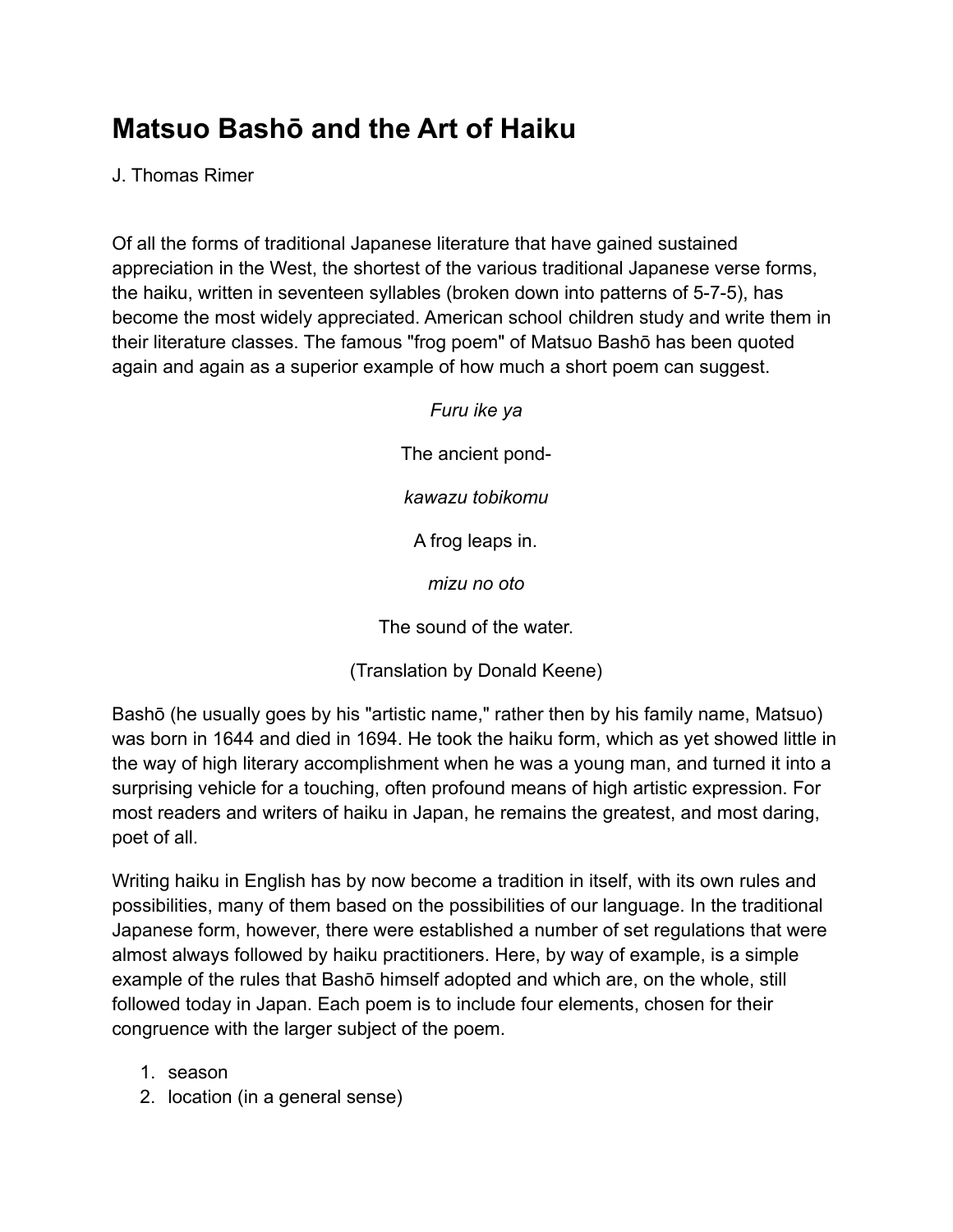- 3. time of day
- 4. the "atmosphere" which the poem is to suggest or elucidate.

Take this striking poem from the beginning of one of Bashō's celebrated travel diaries, The Record of a Weather-exposed Skeleton (Nozarashi kikō), composed sometime after his trip of 1684-5.

> *Nozarashi o* Determined to fall *kokoro ni kaze no* A weather-exposed skeleton *Shimu mi ka na* I cannot help the sore wind Blowing through my heart.

(Translation by Yuasa Nobuyuki)

The four elements are, of course, concealed and need to be teased out of the poem itself. With a little careful reading, an observant reader can intuit that (1) the season is the autumn, (2) the location is outside, an exterior scene, (3) the time of day is doubtless dusk, and (4) the general "atmosphere" is sad. Actually, in the context of the diary, which mixes prose and poetry, Bashō explains that he is in ill-health and is setting out on a journey from which he may not return. In this case, the prose helps explain the poetry.

When Bashō began writing his poetry, he had inherited a form which was basically comic in artistic intent. These short poems were often strung together in long sequences, called renga, or linked verse, a communal form of expression involving a number of poets working together. Usually it was the most accomplished poet or teacher who wrote the opening verse, or hokku, which set the tone for the whole sequence. The assembled group of friends would add on to this verse, as best they could, following a series of complex and ingenious rules. Bashō himself was a professional teacher of haiku poetry, which is how he made his living, and he wrote hokku for his students, who learned from their teacher how to develop their own individual skills. Many, if not most, of Bashō's students were amateurs, from a variety of walks of life. This art was considered a very democratic one, that could be practiced by men and women of all social classes. Reading his philosophical and moving travel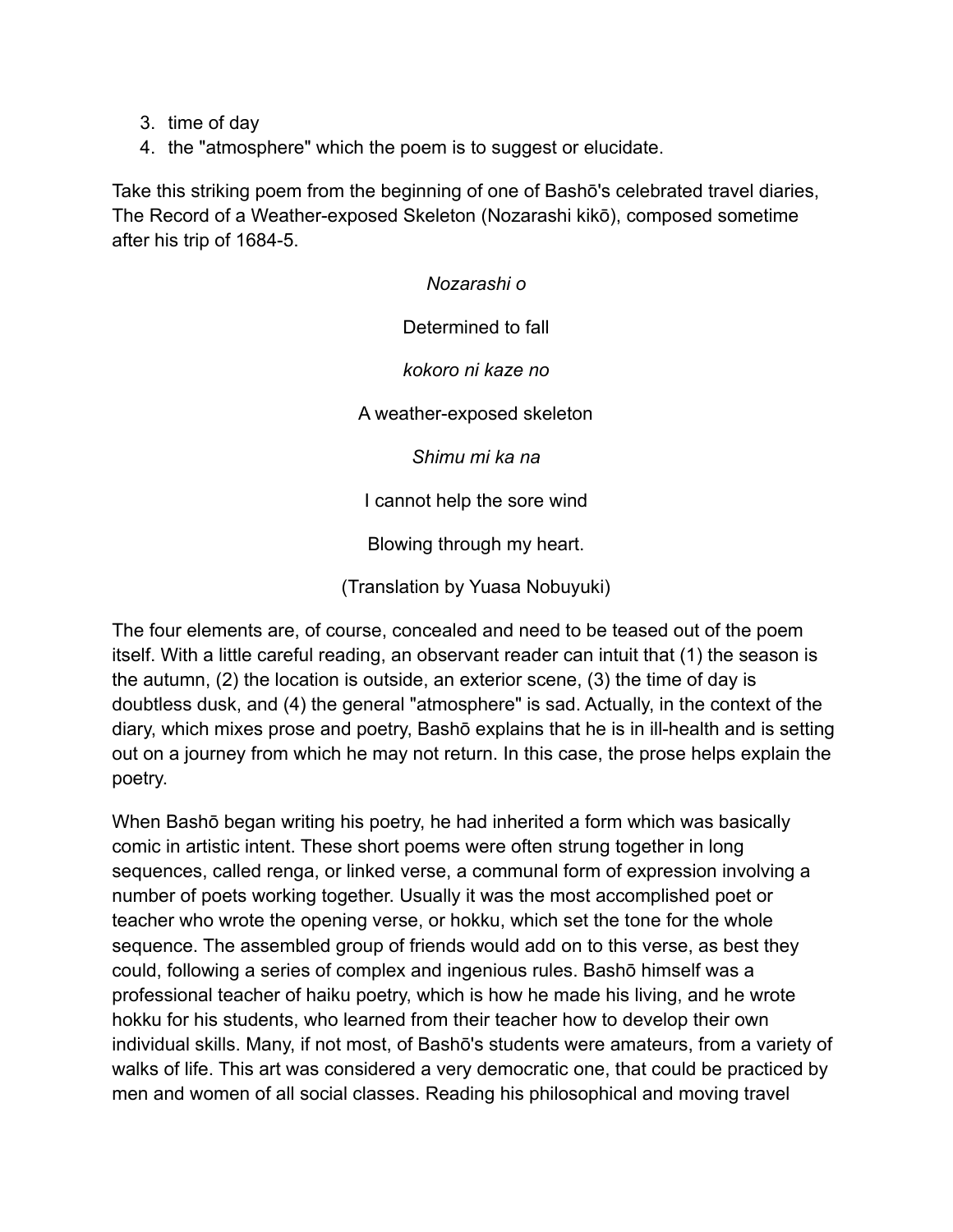diaries, one forgets that Bashō often made these trips as a means of supporting himself, locating and teaching students all over Japan. Thus what we now refer to as haiku most often began, in Bashō's case, as hokku, relatively complex poems that were written to show more ingenuity, and often more profundity, than the poems of his disciples that would follow in the sequence. These hokku of Bashō came to stand alone, and the term haiku which we now employ eventually came to be used to describe them. The art of renga has more or less died out in the past hundred years or so, but the art of writing contemporary haiku still goes on.

Despite the fact that Bashō was a famous man during his own day, it seems surprising that so little is known about the details of his life. Incidentally, his artistic name "Bashō" refers to a kind of tree, with brittle leaves, an altogether appropriate image to characterize the subtle sense of transiency that characterizes his poetry. He came, apparently, from a minor samurai family, and he showed so much literary talent as a youngster that he was made an attendant for the son of the Lord of Iga province, an area now in Mie prefecture. Bashō thus received superior training in such traditional aristocratic pursuits as Japanese and Chinese classical literature, as well as calligraphy. While a teenager, the Lord's son suddenly died, and Bashō was given the task of taking his friend's memorial plaque to the great Buddhist monastery at Mt. Kōya, located in the mountains not far from Osaka, and still one of the great religious sites in Japan today. He never returned to his home province. Although details are sparse concerning this period in his life, Bashō apparently fled to Edo (the traditional name for modern Tokyo), may have married, and eventually settled down there as a teacher. His early poems which have been preserved were composed very much in the comic styles popular at the time, but eventually his poetry began to take on an added depth and luster which attracted a number of gifted students and practitioners.

How did Bashō come to change the tradition? In my view, it was through his introduction of some significant elements of Japan's great literary past into a more mundane and popular present. In one famous passage, he describes his art and the figures from the past who inspire him.

Saigyō in traditional poetry, Sōgi in linked verse, Sesshō in painting, Rikyō in the tea ceremony, and indeed all those who have achieved real excellence in any art, possess one thing in common, that is a mind to obey nature, to be one with nature, throughout all the seasons of the year. Whatever such a mind sees is a flower, and whatever such a mind dreams of is the moon. It is only a barbarous mind that sees other than the flower, merely an animal mind that dreams of other than the moon. The first lesson for the artist is, therefore, to learn how to overcome such barbarism and animality, to follow nature, to be one with nature.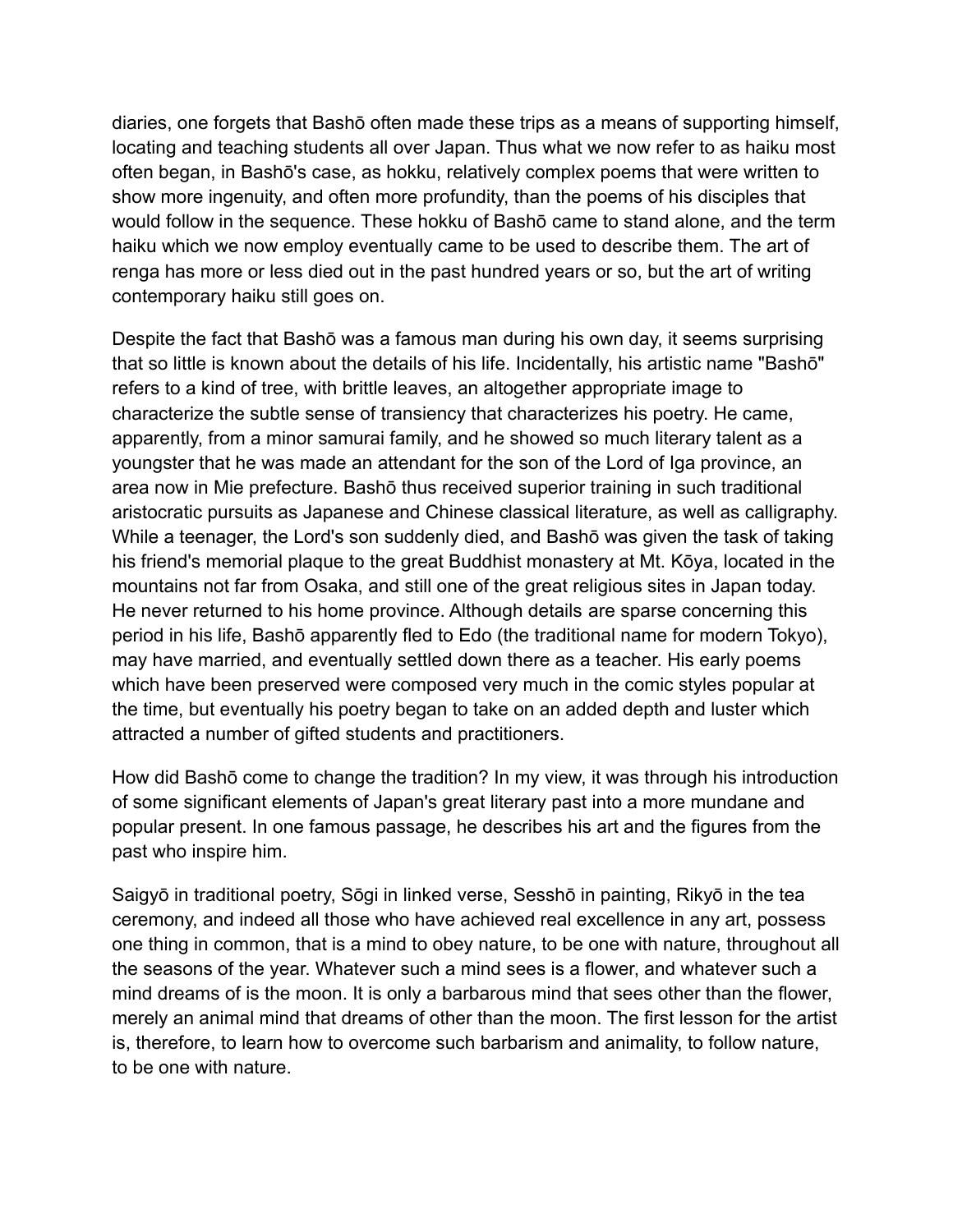# (Translation by Yuasa Nobuyuki)

These comments about the need to put oneself in tune with nature help explain much about the art of haiku, but Bashō's cultural heroes are basically from the earlier medieval period, and they are among the greatest figures in the entire Japanese cultural tradition. They all show a strong attachment to a Buddhist sense of the transience of the world and to the transcendental nature of truth. Saigyō (1118-1190), a courtier turned Buddhist monk at the end of the Heian period, is one of Japan's great religious poets, who wrote in the 31-syllable classic waka form. Sōgi was the master of the medieval renga form, mentioned above. Sesshō (1420-1506) was the most renowned of the medieval ink painters, and Rikyō (1522-1591) perfected the Japanese tea ceremony.

All of these masters had an interest in the arts of classical China as well, and indeed Sesshō actually traveled in China, where his paintings were apparently much appreciated. Through such examples, Bashō also came to appropriate some of the values of classical Chinese art and literature as well; indeed, the poems of the great Chinese Tang-dynasty poet Du Fu (712-770) were to remain a particular inspiration for Bashō during the length of his mature period. To choose such high and classical art as a model was a daring move, but Bashō so loved the creations, and the ideals of these men, and he absorbed them so well, that through the example of his own writing he was able to infuse what had been until his time a popular art with a powerful and suggestive level of deeper spiritual truth.

Yet, the artistic challenge for Bashō was great. How can a brief poem of 17 syllables convey such depth or profundity? Careful readers of Bashō's poetry over the generations find three different strategies that he, and the best of his successors, were able to develop. The first of these is what might be termed an "impersonal" quality. Brevity means that there is no space to include the kinds of common and descriptive words used in English or American poetry. Personal pronouns, or an expression of direct states of emotion "I feel happy, she feels angry" have to be ruthlessly omitted. Personal involvement can only be suggested through indirect means. As Bashō underscores in the passage cited above, the poet must become one with nature, so that, by revealing the truth of the object, as the poet perceives it, one reveals the truth about oneself.

Here is another famous passage, taken down by a student of Bashō, who reported that the master spoke as follows.

Go to the pine if you want to learn about the pine, or to the bamboo if you want to learn about the bamboo. And in doing so, you must leave your subjective preoccupation with yourself. Otherwise you impose yourself on your subject and do not learn. Your poetry issues of one accord when you and the object have become one-when you have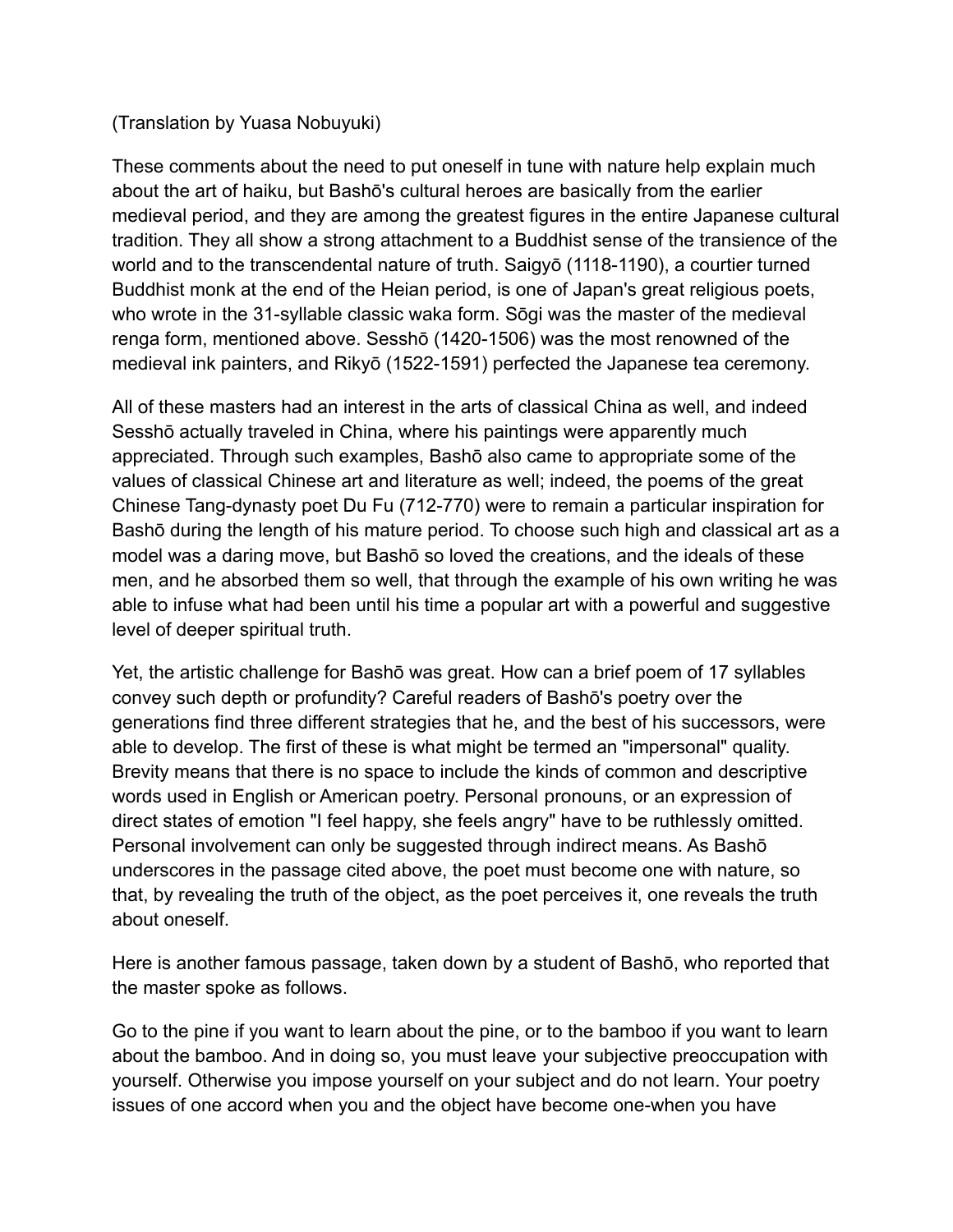plunged in deep enough into the object to see something like a hidden glimmering there. However well-phrased your poetry may be, if your feeling is not natural-if the object and yourself are separate-then your poetry is not true poetry but merely your subjective counterfeit.

(Translation by Yuasa Nobuyuki)

In brief, what you choose to feel and express shows in your poetry who you are. A second strategy for giving depth to such brief poems is to take advantage of the nature of the Japanese language itself. Many words used in Japanese poetry have multiple meanings and poetic resonances developed in a thousand-odd years of use. The poet who can take advantage of these characteristics can pack in a great deal of meaning in a short space.

Thirdly, haiku depends on the creative power of the reader, who must learn to bridge the gap between the images and the deeper meaning that lies behind them. A good haiku often juxtaposes two statements or images. The creative reader can learn to put them together. Remarkably, each image is often defined in terms of the other. Here, for example, is a famous poem of Bashō included in what is probably his most famous work, The Narrow Road to the Deep North (Oku no hosomichi).

> *Shizukasa ya* Such stillness*iwa ni shimi-iru* The cries of the cicadas *semi no koe* Sink into the rocks. (Translation by Donald Keene)

The reader is presented with two parts to the poem. The first is the word for "silence," or "stillness." The second is a sound: the cry of the cicadas. A sharp noise thus creates a sense of its opposite, absolute quietness. To make such a poem succeed, however, it is the reader who must connect the two. In that sense, reading haiku requires a highly developed level of intuition on the part of the reader. This kind of skill is quite different from the kind of intellectual knowledge need to read, say, the poetry of Wordsworth or T. S. Eliot. The feelings, that sense of unarticulated potential, are what give haiku its special vibrancy and life.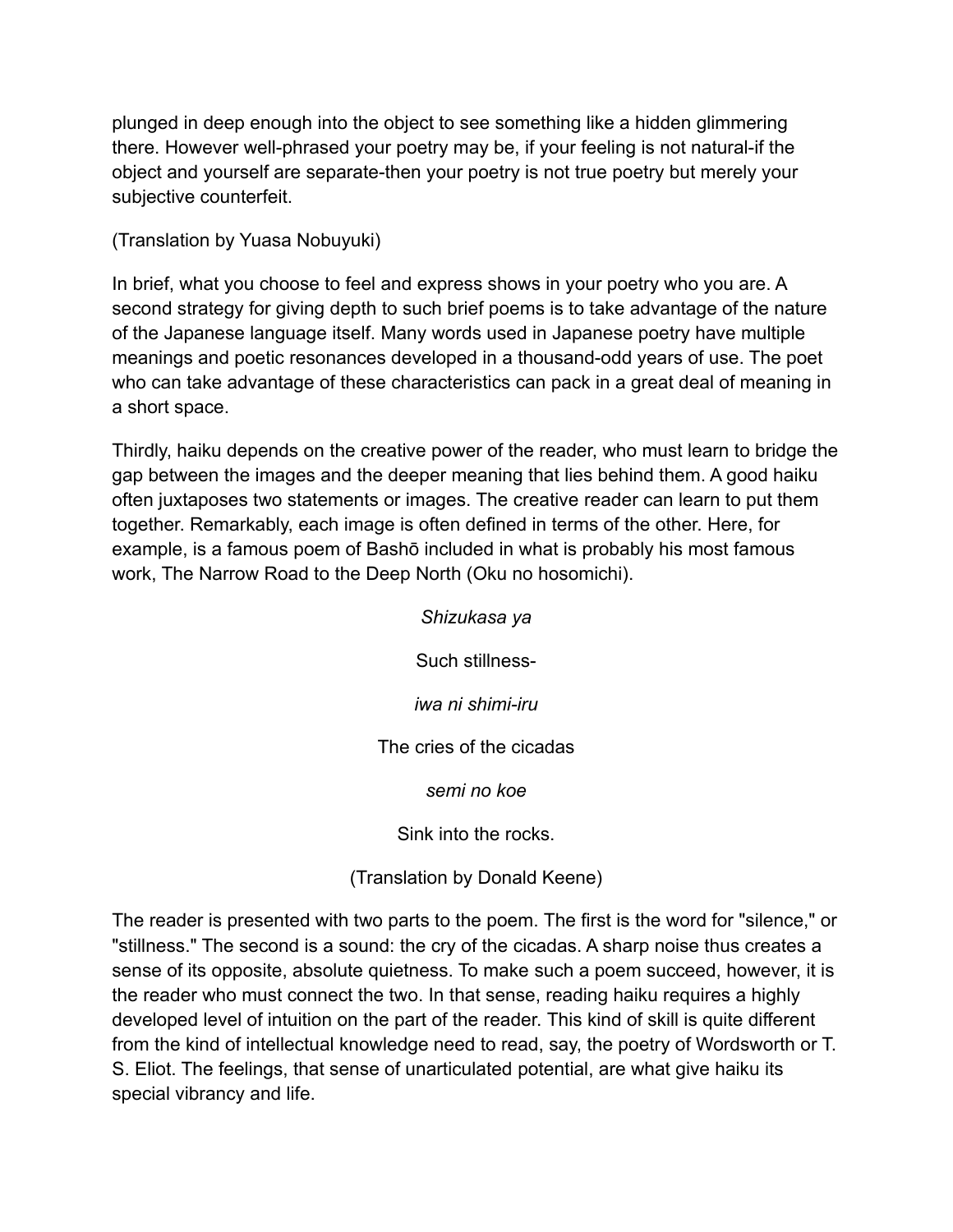For many lovers of haiku, Bashō's The Narrow Road to the Deep North is his most moving and accomplished achievement. Never published during his lifetime, this travel journal has become on the true classics of Japanese literature, and, through a number of translations, is widely known and appreciated around the world. This poetic journal, which purports to be an account of Bashō's travels in the northern parts of Japan, was based on notes taken by the poet during his trip which he undertook in 1689, but they were heavily reworked over a number of years, so as to move the journey from a literal account of the facts to a whole new level of spiritual insight.

During the trip, Bashō was accompanied by one of his most gifted disciples, Kawai Sora (1649-1710). When Sora's own diary of the trip was discovered in 1943, the differences were immediately apparent. Sora carefully recounted the events of each day and explained one of Bashō's actual purposes in making trip, that of spreading the art of haiku into the hinterlands, and, of course, finding a way to support himself by serving as a teacher and an occasional judge for local poetry contests. Bashō's text, however, while not neglecting these aspects of his trip altogether, makes the trip a journey into the self, taking the opportunity to remove himself from his ordinary life in order to meditate on the higher realities of things, and even to attempt to reach a state of enlightenment by putting his art at the service of the Buddhist-influenced spiritual traditions of which he felt himself a part.

The diary is written in what is called haibun, or "haiku-prose," and the results are elliptical, elegant, and suggestive. Translating a work of this kind into a language such as modern English, so different from Tokugawa literary Japanese, is a complex, perhaps thankless task, but there are now a number of translations of this diary which, when read together, can give at provide at least some measure of the extraordinary beauty, wit, elegance, and profundity of the original.

When dealing with haiku, the matter of translation is a crucial one, for capturing the elusive originals in English (or even in modern colloquial Japanese) is difficult. Here, for example, are a selection of translations of the famous frog poem cited above, both serious and satirical.

From Earl Miner, a distinguished scholar of Japanese literature:

*The still old pond and as a frog leaps in it the sound of a splash*

From Allen Ginsberg, the famous "beat" poet: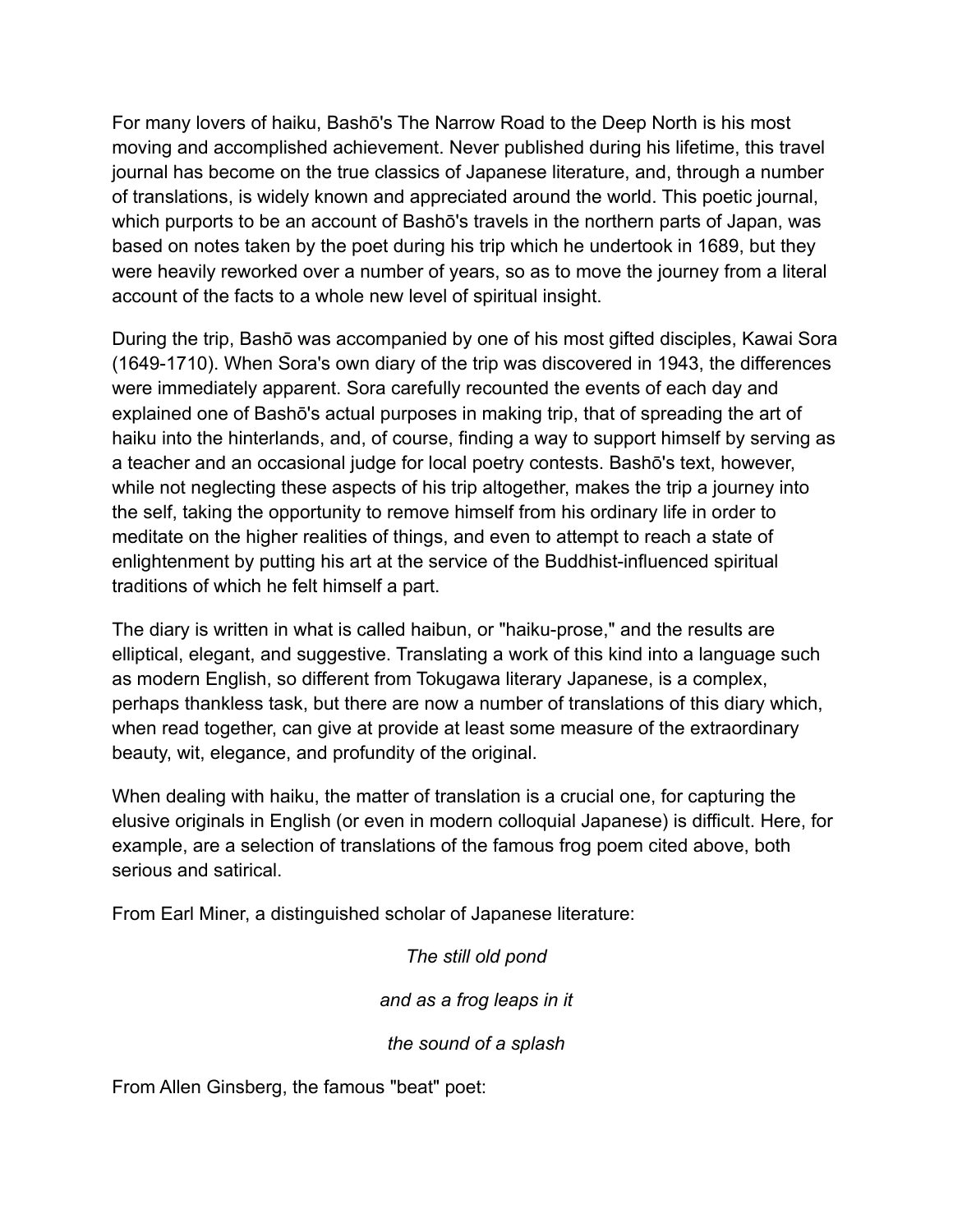## *The old pond*

# *A frog jumped in*

# *Kerplunk!*

From James Kirkup, well-known American poet and translator:

*Age-old pond stillness, Jump of a frog disturbs it With a little plop. pond frog plop!*

(all from Satō, One Hundred Frogs)

If the high art of haiku can be said to have begun with Bashō, it certainly did not end there. He had many disciples, and many admirers since his own lifetime, and those who enjoy this form will enjoy reading of many of their poems. There are excellent translations of the writings of Yosa Buson (1716-1783), of Kobayashi Issa (1763-1827), and in the modern period, of Masaoka Shiki (1867-1902), Taneda Santōka (1882-1940), and many others, right down to the present day.

The art of haiku is still very much alive. The very surface simplicity of the form allows persons of even modest poetic experience to try to write poems, and the more relaxed rules adopted by various reform movements in the twentieth-century have made new, sometimes daring experiments possible. In the end, however, whether or not they make direct use of Bashō's poetics, modern and contemporary haiku poets are happy to acknowledge Bashō as the father of the form; they either accept him, as a good son or daughter might be expected to do, or rebel against him. But they cannot forget Bashō.

# **J. Thomas Rimer**

J. Thomas Rimer is Professor Emeritus in the Department of East Asian Languages & Literatures, University of Pittsburgh. He has published widely on topics of Japanese literature, visual art and theatre, with special expertise in modern Japan.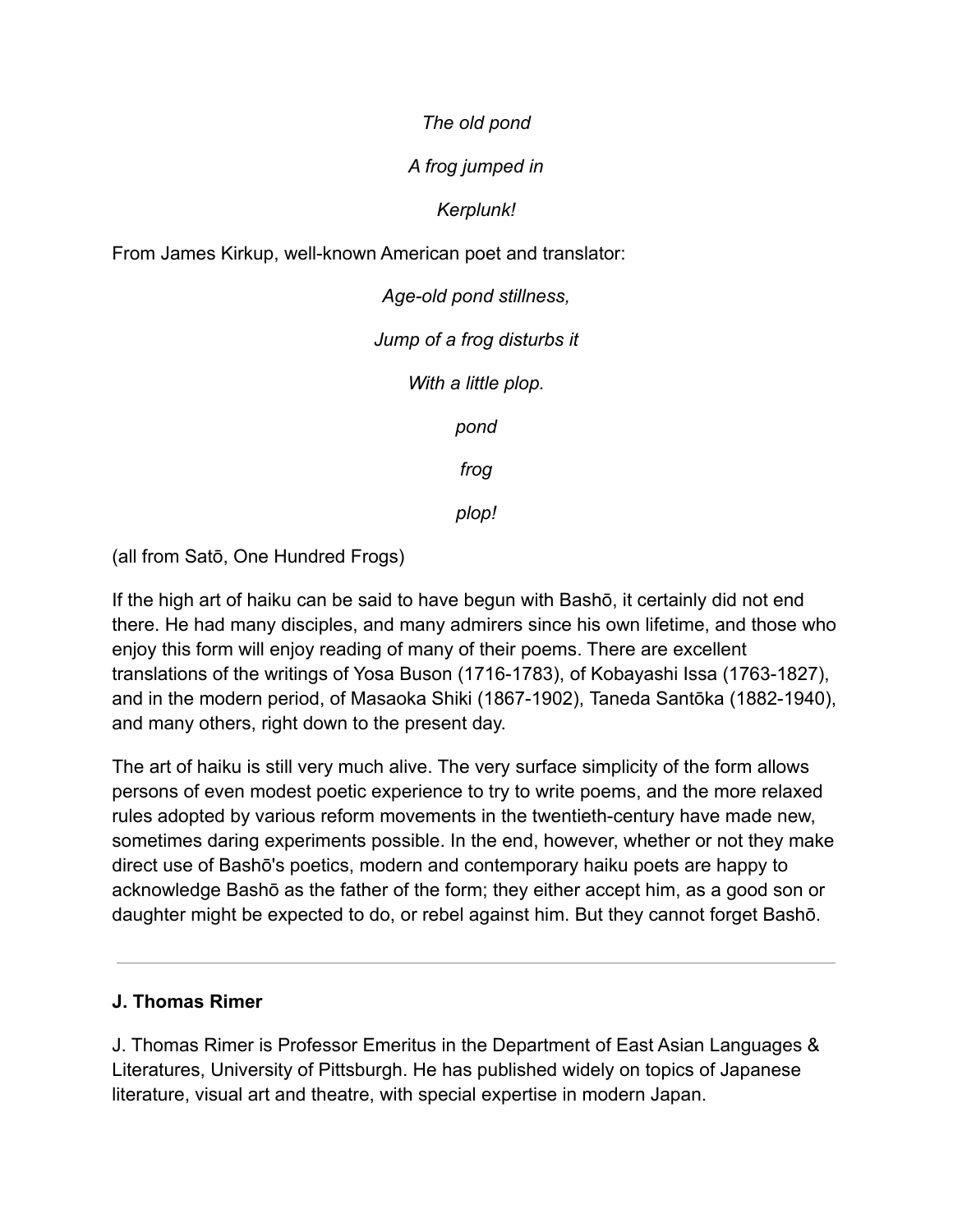# **Suggested Reading**

# **Translations of Bashō:**

Matsuo Bashō. *The Narrow Road to Oku*. Translated by Donald Keene. Tokyo: Kodansha International, 1997.

Yuasa, Nobuyuki. *The Narrow Road to the Deep North and Other Travel Sketches*. New York: Penguin Books, 1966.

Corman, Cid and Kamaike Susumu(trans.). *Back Roads to Far Towns: Bashō's Oku no Hosomichi.* New York: Mushinsha-Grossman, 1968.

# **Background reading:**

Shirane, Haruo. *Traces of Dreams: Landscape, Cultural Memory, and the Poetry of Bashō*. Stanford: Stanford University Press, 1998.

Ueda, Makoto. *Bashō and His Interpreters: Selected Hokku with Commentary.* Stanford: Stanford University Press, 1991.

#### **Later poets:**

#### **Yosa Buson:**

Ueda, Makoto. *The Path of Flowering Thorn: The Life and Poetry of Yosa Buson*. Stanford: Stanford University Press, 1998.

# **Kobayashi Issa:**

Yuasa, Nobuyuki. *The Year of My Life*. Berkeley, California: University of California Press, 1972.

Ueda, Makoto. *Modern Japanese Haiku: An Anthology* Toronto: University of Toronto Press, 1966.

# **Anthologies, including haiku originally written in English:**

Heuvel, Cor Van den. *The Haiku Anthology* New York: W. W. Norton 1999.